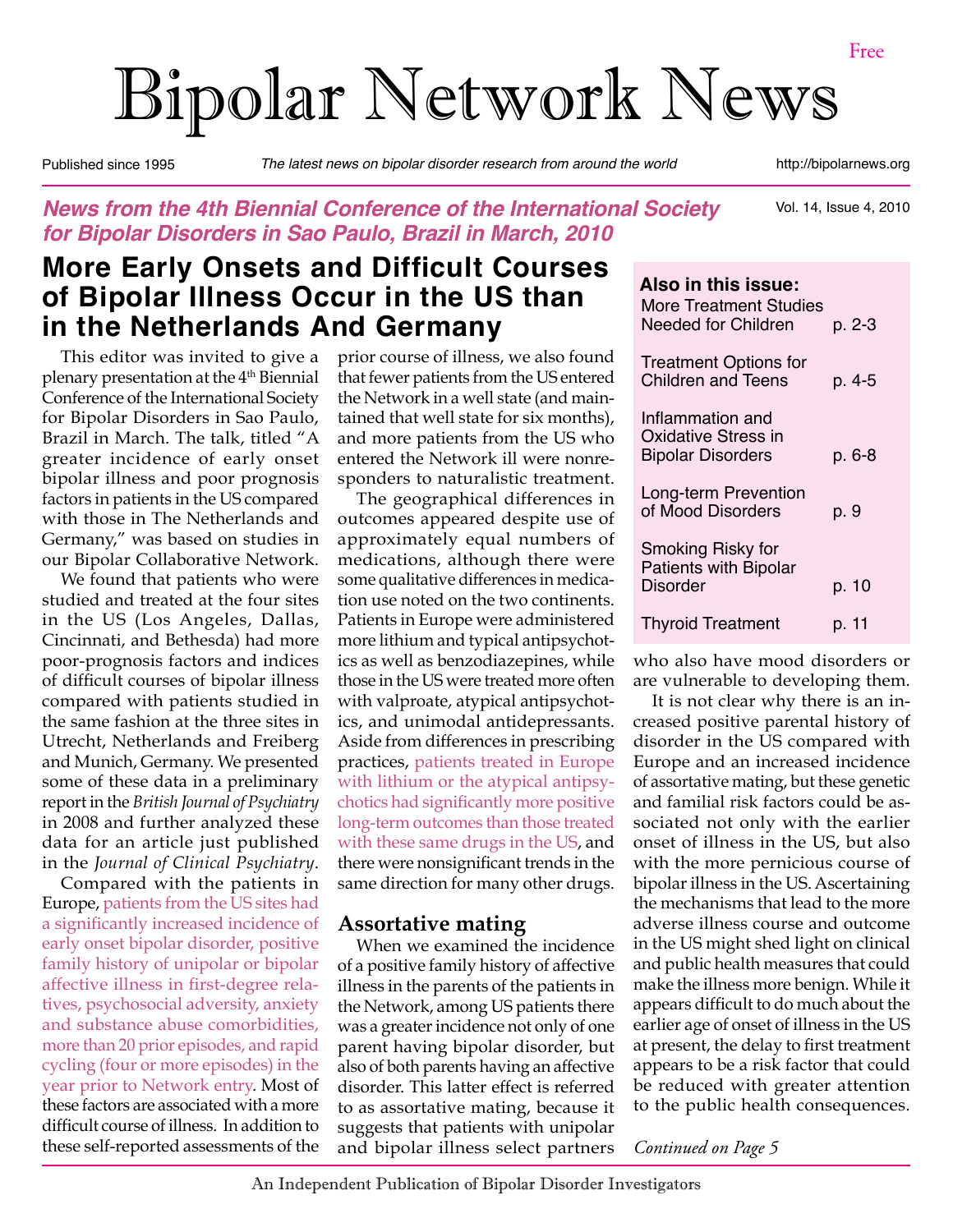### **Kids Fail to Receive Necessary Treatment, More Treatment Studies Needed**

The abstract of an article by Geller et al. we reprinted on page 3 illustrates the crisis in the treatment of childhoodonset bipolar illness in the US. It is unfortunate when children fail to receive appropriate treatment because of ambiguity about a diagnosis, but it is even more frustrating when one of the world's experts makes a diagnosis, and a child still fails to receive treatment based on consensus guidelines.

The article indicates that almost 40% of the children with a credible diagnosis of bipolar disorder in this study never received anything near the appropriate treatment for their illness. Over 8 years of follow-up treatment in their communities, these very ill children not only did not receive helpful drugs such as atypical antipsychotics or mood stabilizers, but they often received treatments that can be counterproductive, such as

#### Bipolar Network News

**Editor-in-Chief**: Robert M. Post, MD **Managing Editor**: Moira McCauley

The BNN is published four times a year by investigators working with patients with bipolar disorder to better understand the long-term course of illness. The newsletter is available free of charge to all who request it.

Although the editors of the BNN have made every effort to report accurate information, much of the work detailed here is in abstract or pre-publication form, and therefore cannot be taken as verified data. The BNN can thus assume no liability for errors of fact, omission, or lack of balance. Patients should consult with their physicians, and physicians with the published literature, before making any treatment decisions based on information given in this issue or in any issue of the BNN.

As per recent journal disclosure requirements, Dr. Post has consulted to or spoken for Abbott, Astra Zeneca, Bristol-Myers Squibb, Glaxo-SmithKline, Jansen, and Pfizer.

The opinions expressed in the BNN are solely those of the editors, and do not represent the views of any scientific entity or foundation.

| Send any comments<br>or suggestions to:<br><b>BNN</b><br>5415 W. Cedar Lane<br>Suite 201B<br>Bethesda, MD 20814 | To subscribe:<br>Please email us at<br>info@bipolarnews.org.<br>Note that we do not accept<br>requests to subscribe friends<br>or family members. Please<br>have them contact us directly. |
|-----------------------------------------------------------------------------------------------------------------|--------------------------------------------------------------------------------------------------------------------------------------------------------------------------------------------|
| Website:                                                                                                        | http://bipolarnews.org                                                                                                                                                                     |
|                                                                                                                 | Emails about content : mccauleybcn@gmail.com                                                                                                                                               |

antidepressants or psychomotor stimulants. Those children who did receive appropriate treatment with lithium fared better and recovered significantly earlier than the others.

A variety of factors complicate early identification of bipolar illness and adequate treatment intervention. The diagnosis continues to be controversial, and the press often suggests that physicians and pharmaceutical companies conspire to inflate diagnoses for monetary gain. Treating children with bipolar disorder is difficult, often requiring long periods of time and several medications used in combination to achieve even short-term remissions, and relapses are common. At the same time, many physicians are leery of treating young children with major psychotropic agents, some of which have substantial side effects. Most importantly, there are not enough treatment-related studies to guide clinical decision-making.

There are some consensus treatment guidelines written for children of ten years of age or older with Bipolar I illness, including positive placebocontrolled data on all of the newer atypical antipsychotics. This class of drugs in addition to mood stabilizers are recommended first treatments. However, subsequent treatment options and those for different subtypes and comorbidities of bipolar disorder in children remain virtually unstudied. In addition, there are still no FDA-approved treatments for children with bipolar illness under age ten, despite the growing recognition that the illness appears in substantial numbers of children before puberty and in the earliest years of life.

These deficits in diagnoses and clinical treatment are an urgent public health problem, particularly in the U.S. where there has been a recent marked increase in the diagnosis in children. While some have argued that the illness is over-diagnosed in the U.S., even children who may not ultimately meet formal diagnostic criteria for bipolar illness are nonetheless adversely impacted by their "bipolarlike" illness, so these variants deserve systematic study and assessment of adequate treatment approaches as well.

The figures are actually even worse than the abstract suggests. The treatment deficiencies noted by Geller et al. were found among patients who were carefully evaluated and diagnosed in a research setting and then treated in the community. The majority of children with bipolar illness lack access to this kind of careful evaluation. In the research network in which I participated for many years, 22% of US adults had childhood onsets of their illness (prior to age 13), and these individuals were not treated with any medications for their depressions or manias for an average of more than 15 years. The length of the delay to first treatment in childhood and adolescence was directly correlated with prospective clinician-rated measures of a poor outcome in adulthood. The longer the treatment delay, the greater the severity and duration of depression in adulthood, the fewer the days of euthymia, and the greater the number of mood episodes and days of ultradian cycling (switching within a 24 hour period).

These long delays to first treatment are ruining the lives of children, adolescents, and adults, and devastating families. Investigators in the field have called for further research in scores of articles over the past decade, but unfortunately, this has not been enough to bring attention to this issue and cause a shift in funding priorities for research. Therefore, we must publicize this issue in every conceivable realm, by calling attention to it in the media, by writing campaigns to senators and congresspeople, and by searching for private funding.

This treatment research gap could readily be fixed. It is not necessary for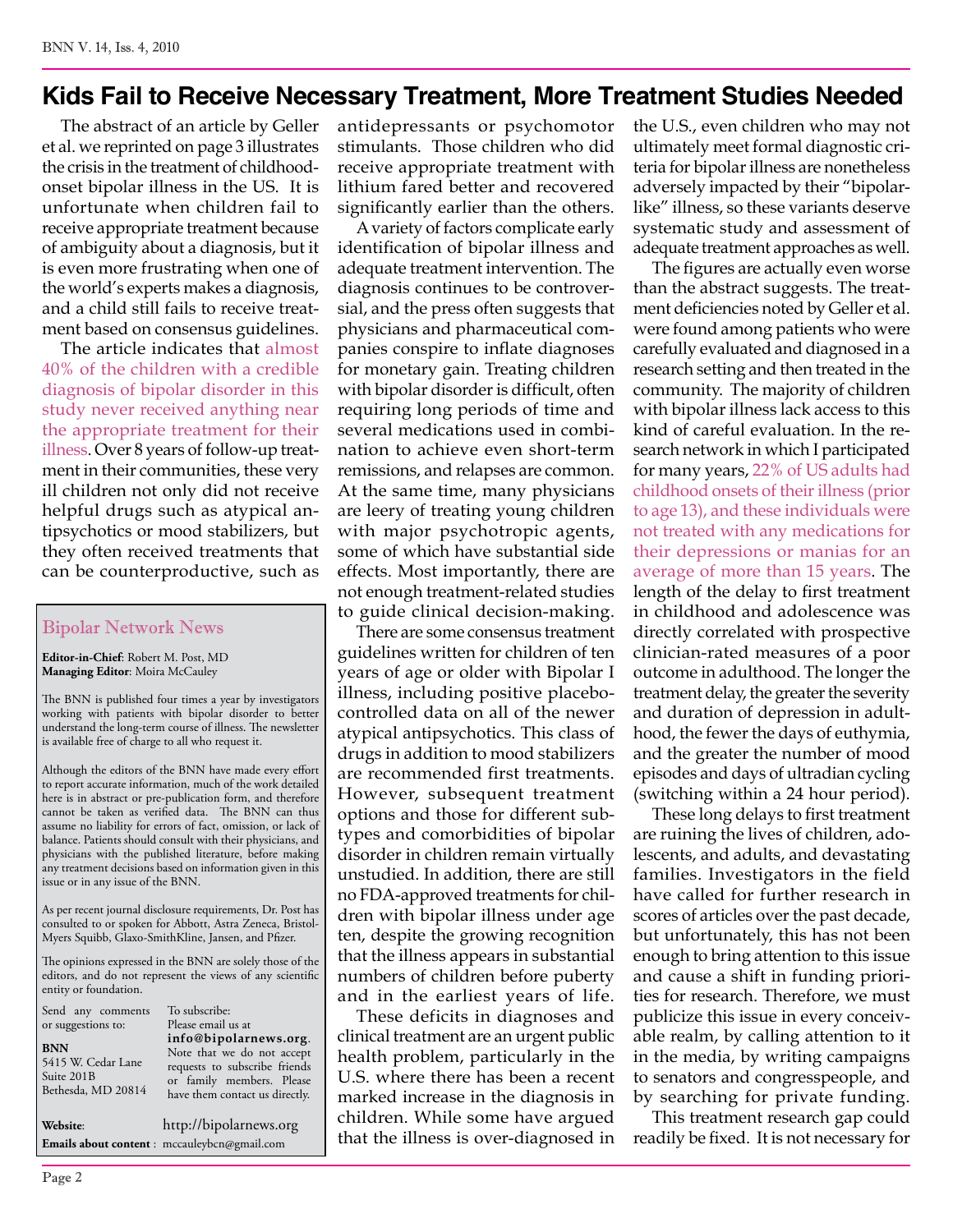novel treatments to be invented. The many treatments that we already know are effective in adults with bipolar disorder should be studied more systematically for their effectiveness and tolerability in children across the spectrum of bipolar disorders ranging from Bipolar I, II, and NOS to potentially nonbipolar illnesses such as severe mood dysregulation (SMD).

During the 35 years I worked for the National Institute of Mental Health (NIMH) and my tenure as chief of the Biological Psychiatry Branch, any editorial piece like this one had to include the statement that "the views expressed here do not necessarily reflect those of the NIMH." Because I retired from the NIMH 4 years ago after publishing close to 900 scientific manuscripts, I am no longer required to add this disclaimer. However, the views expressed here about the disastrous underfunding of research in bipolar illness, which are shared by many of my colleagues (who are not as free to comment as I am because they depend on the NIMH for funding support), do not seem to be those of the NIMH—but they should be.

The NIMH is by far the largest funding agency for research in psychiatric illness. Grants are highly competitive, and because bipolar disorder in children and adults is such a complicated illness, the needed treatment-related studies almost never get a high enough priority score to be funded. Without money set aside for treatment studies in bipolar disorder specifically, the neglect of this illness will continue indefinitely. (For example, a search of articles dating from 1980 to the present at PubMed.gov found eight times more articles on schizophrenia than on bipolar disorder, even though more than three times more people have bipolar disorder than schizophrenia).

Hundreds of thousands of children in the US will continue to get suboptimal care until new treatment-related studies are funded to better guide the

#### **Pharmacological and non-drug treatment of child bipolar I disorder during prospective eight-year follow-up.**

Geller B, Tillman R, Bolhofner K, Zimerman B. *Bipolar Disorders*, 2010 Mar; 12(2): 164-71.

Department of Psychiatry, Washington University in St. Louis, St. Louis, MO 63110-1093, USA. gellerb@wustl.edu

#### ABSTRACT

OBJECTIVES: The Phenomenology and Course of Pediatric Bipolar Disorders study, a National Institute of Mental Health-funded study of child bipolar I disorder (BP-I) begun in 1995, is a prospective follow-up study that included collecting pharmacological and non-drug treatment data.

METHODS: There were 115 firstepisode subjects who fit full DSM-IV criteria for BP-I, mixed or manic phase, with severity scores in the clinically impaired range, ascertained by consecutive new case ascertainment. Subjects were assessed with the Washington University in St. Louis Kiddie Schedule for Affective Disorders and Schizophrenia (WASH-U-KSADS), given separately to parents about their children and to children about themselves. All treatment was provided by the subjects' own community practitioners, exactly as if they had not been in the research study. Thus, families were only seen for research assessments, and research staff were not at all involved in their treatment. Data

clinical therapeutics of childhood onset bipolar disorder. There is one thing upon which everyone knowledgeable about the illness agrees; the children who have various bipolar disorders are very ill, and their parents are desperate for information about the best treatment approaches. Is it not about time we did something about this?

For more information about the harm caused by the lack of treatment studies in childhood onset bipolar disorder, see "The healthcare crisis on type, dose, and duration of pharmacological and non-drug treatment were collected. During follow-up, 93.9% ( $n = 108$ ) were assessed at each of the nine assessment times.

RESULTS: During the eight years, only 62.6% received any antimanic medication (antipsychotic, anticonvulsant, lithium) at any time. Percents who received non-antimanic medication included 77.4% medication for attention-deficit hyperactivity disorder and 64.3% antidepressants. A total of 67.8% of subjects were taking two or more concurrent medication classes. Subjects ascertained from psychiatric versus pediatric sites received antimanics significantly more frequently ( $p = 0.006$ ). Earlier recovery during eight-year followup was predicted by greater percent of weeks on lithium ( $p = 0.017$ ).

CONCLUSIONS: Given these findings, and the poor prognosis from prospective follow-up of this sample reported elsewhere, **there is a need for further research that informs the development of effective treatment strategies.**

of childhood-onset bipolar illness: some recommendations for its amelioration" by Post and Kowatch in the *Journal of Clinical Psychiatry*, Volume 67, Issue 1 from 2006, and "The perfect storm of childhood onset bipolar illness" by Post in *Psychiatric Annals*, Volume 39, Issue 10 in 2009.

**Have you visited the BNN online? http://bipolarnews.org**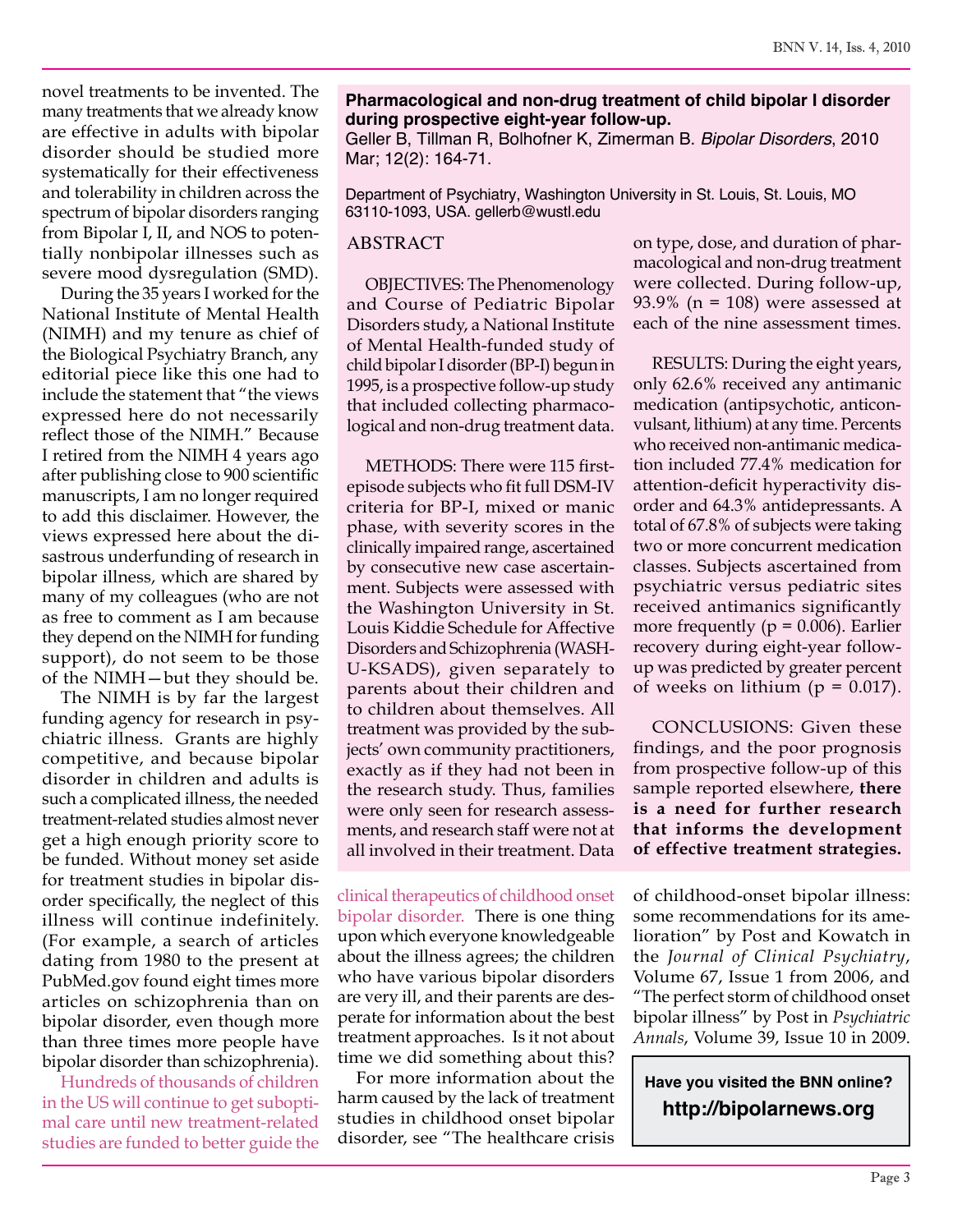# **Treatment Guidelines for Two Hypothetical Cases in Children**

On page 2, we report that there are no FDA-approved treatments for children under age 10 with bipolar disorder. For an article in *Psychiatric Annals*, this editor and Janet Wozniak asked experts how they would sequence treatment of a hypothetical case of a 6-year-old with extreme mood instability consistent with a diagnosis of BP -NOS (see Table I). We also asked how the experts would treat a different case of a 9-year-old with a full-blown psychotic BP-I mania (see Table II).

The results are presented and discussed in detail in the article by Post and Wozniak in *Psychiatric Annals*, 2009; 39 (10): 879-886, and are presented here to reinforce several points. The recommendations for children under 10 and for BP NOS are highly similar to those in published consensus guidelines by Kowatch et al. for old BP I children. Treatments in face of non-response to option A or others are sequenced differently by different experts, but almost always involve an atypical antipsychotic (AA) or a mood stabilizer (MS) such as lithium, valproate, carbamazepine/oxcarbazepine, or rarely, lamotrigine. Revisions of atypical antipsychotics and mood stabilizers and use of combinations are the common next strategies.

### **6-year-old with BP NOS**

### Drug Treatments Endorsed for Case 1 (presumptive BP-NOS) with Sequential Options (B to D) in the Face of Inadequate Response

TABLE 1.

| Respondent# | Option A          | Option B                                | Option C            | Option D                                       |
|-------------|-------------------|-----------------------------------------|---------------------|------------------------------------------------|
|             | Aripiprazole      | Risperidone                             | Quetiapine          | Lamotrigine (augment) or risperidone (augment) |
|             | Aripiprazole      | Ziprasidone                             | Valproate (augment) | Quetiapine alone                               |
|             | <b>Divalproex</b> | Lithium                                 | Aripiprazole        | Risperidone                                    |
| 4           | <b>Lithium</b>    | Aripiprazole (augment)                  | <b>Risperidone</b>  | Quetiapine                                     |
| 5           | Methylphenidate   | Quetiapine (augment or switch)          | Aripiprazole        | Lithium                                        |
| 6           | Quetiapine        | Aripiprazole or lithium (augment)       | Lithium             | Risperidone                                    |
|             | Quetiapine        | Aripiprazole                            | Lithium (augment)   | Valproate (augment)                            |
| 8           | Risperidone       | Lithium (augment)                       | Oxcarbazepine       | Aripiprazole                                   |
| 9           | Risperidone       | Augment methylphenidate<br>after stable | Olanzapine          | Olanzapine + atomoxetine                       |

### **9-year-old with BP I**

|                | TABLE 2.<br><b>Drug Sequences Endorsed for Case 2 (Presumptive BP-I mania)</b> |                                                        |                                 |                                                  |  |
|----------------|--------------------------------------------------------------------------------|--------------------------------------------------------|---------------------------------|--------------------------------------------------|--|
| Respondent#    | Option A                                                                       | Option B                                               | Option C                        | Option D                                         |  |
|                | Aripiprazole                                                                   | Lithium                                                | Valproate                       | Risperidone                                      |  |
| $\overline{2}$ | Aripiprazole                                                                   | Quetiapine                                             | Risperidone or lamotrigine      | Quetiapine (augment) or<br>lamotrigine (augment) |  |
| 3              | Aripiprazole                                                                   | Ziprasidone                                            | Valproate (augment)             | Quetiapine alone                                 |  |
| 4              | Lithium                                                                        | Aripiprazole (augment)                                 | Risperidone                     | Quetiapine                                       |  |
| 4              | Quetiapine                                                                     | Aripiprazole or lithium<br>or lamotrigine<br>(augment) | Risperidone                     | Valproate                                        |  |
| 5              | Quetiapine or aripiprazole                                                     | Atypical + lithium                                     | Atypical or valproate (augment) | Carbamazepine                                    |  |
| 6              | Quetiapine                                                                     | Lithium.                                               | Aripiprazole                    | Risperidone                                      |  |
| 7              | Risperidone                                                                    | Lithium (augment)                                      | Oxcarbamazepine                 | Aripiprazole                                     |  |
| 8              | Valproate                                                                      | Seroquel + lamotrigine                                 | Risperidone                     | Olanzapine + valproate                           |  |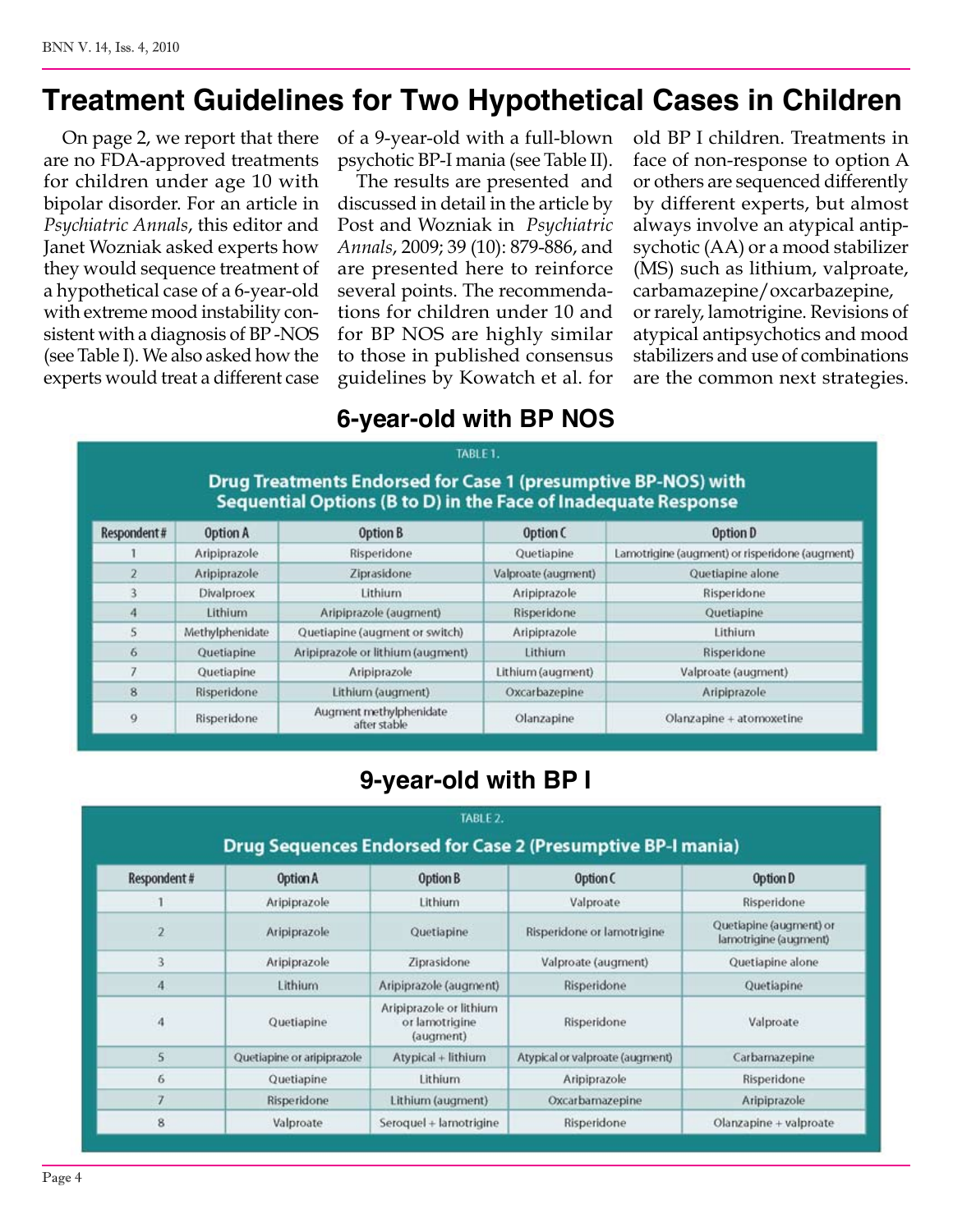### **Oxcarbazepine May Be Helpful In Pediatric Mania**

Oxcarbazepine (OXC; Trileptal) is a close structural relative of carbamazepine (CBZ; Tegretol; Equetro), but unlike CBZ, OXC is not an enzyme inducer, nor does it have CBZ's risks of rare agranulocytosis or aplastic anemia.

Wagner et al.'s report on OXC in the *American Journal of Psychiatry* in 2006 is typically cited as evidence the drug is ineffective for pediatric mania. But observe the figure below. While this was true of OXC's efficacy in adolescents (due

to a large placebo response—see right column), OXC worked well in children ages 7-12. These younger children often have more chronic presentations and BP-NOS. This may explain the low placebo response rate in the younger children.

Oxcarbazepine is considered helpful by many clinicians (See Post and Wozniak's survey of expert treatment approaches to childhood illness, published in *Psychiatric Annals* in 2009) and should not be dismissed altogether.



# **Faster, Better Response to Risperidone than Valproate in Adolescents with Bipolar Disorder**

An article by Pavuluri et al. published in *Bipolar Disorders* last month reported that both divalproex sodium (valproate, or Depakote) and risperidone (Risperdol) were effective in youth with bipolar disorder, but improvements appeared more quickly with risperidone. Risperidone also produced higher response rates, higher remission rates, and fewer dropouts from side effects.

A presentation by the research group at an earlier conference suggested that it was particularly among those with comorbid disruptive behavioral disorders (DBD), which include attention deficit hyperactivity disorder (ADHD), oppositional defiant disorder (ODD),

and conduct disorder (CD), that risperidone worked faster and produced greater early results than divalproex.

In the study, 66 children with type I bipolar disorder and a mean age of 11 years were assessed. Treatment with risperidone was initiated at  $0.5 \text{ mg/day}$  and titrated to 2 mg, while divalproex was initiated at 60 μg/mL and titrated up to 120 μg.

*Editor's Note: The possibility that children with different comorbid disorders respond differently to different antimanic agents suggests more studies are needed to determine which subgroups of patients are most responsive to typical treatments.*

# **More Early Onsets and Difficult Courses of Bipolar Illness Occur in the US than in the Netherlands And Germany**

### *Continued from Page 1*

### **Early onset bipolar illness and treatment delay are risk factors for a poor outcome in adulthood**

In 2008 we published research that there was a greater incidence of early onset illness (prior to age 13) in the US (22% of people with bipolar illness) than in Europe (2%), and that delays to first treatment for the illness were highly inversely correlated with earlier age of onset.

More recent data showing that early onset bipolar illness and treatment delay are risk factors for a poor outcome in adulthood raise the possibility that earlier intervention in the illness in the US could lead to a less severe course of illness and a better long-term outcome.

The duration of the treatment delay from illness onset to first treatment for mania or depression was an independent correlate of poor outcome upon followup among adults in the Network (average age 42).

Those with the longest delays to first treatment experienced greater amounts and severity of depression, more episodes, and less time euthymic compared with patients with shorter treatment delays.

These data published this year in the *Journal of Clinical Psychiatry* now parallel a robust literature that the duration of the untreated interval (DUI) is a poor prognosis factor for schizophrenia as well.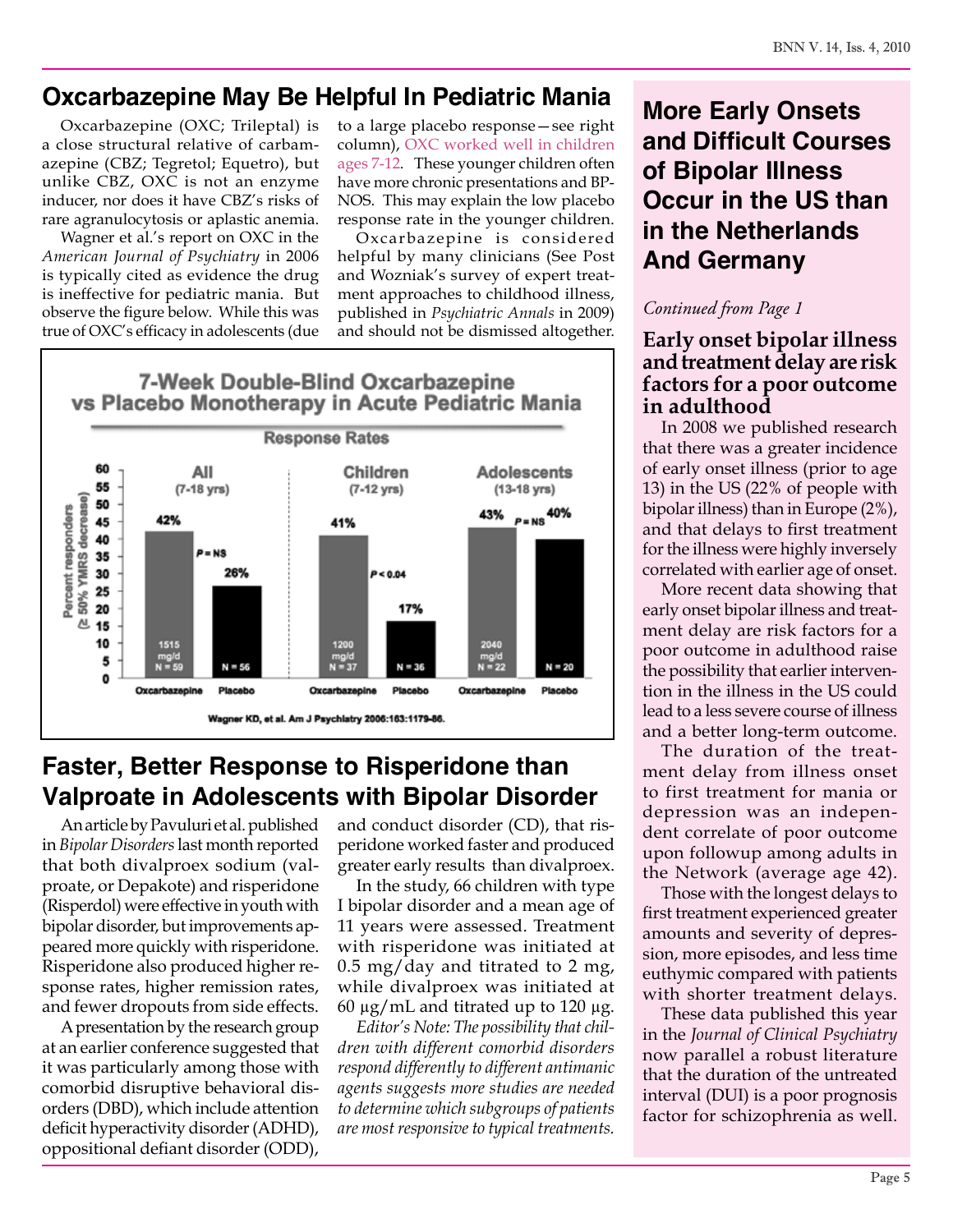# **Inflammation and Oxidative Stress in Bipolar Disorders**

A number of studies presented at the 4<sup>th</sup> Biennial Conference of the International Society for Bipolar Disorders conference in Sao Paulo, Brazil in March reported new data relevant to inflammation and oxidative stress. Both inflammation and oxidative stress increase risk of cardiovascular disorders, and patients with inadequately treated mood disorders lose 10 or more years of life expectancy from cardiovascular disorders compared to the general population. Inflammation and oxidative stress may also contribute to the symptoms, evolution, and progression of the mood disorders themselves. It is possible that these two processes could become new targets for therapeutic intervention in addition to more traditional psychopharmacological drugs that primarily target the neurotransmitters dopamine, norepinephrine, serotonin, and the neurotrophic factor BDNF.

### **Increases in inflammatory cytokines in the affective disorders**

Various researchers have recently reported finding increases in inflammatory markers among patients with mood disorders.

Izabela Barbosa and colleagues reported increases in the cytokine CCL24 in patients with mania, as well as increases in plasma levels of soluble TNF-alpha receptors in bipolar patients, particularly TNF-R2. These elevated levels of Type 1 and Type 2 TNF-alpha receptors were correlated with duration of bipolar disorder, making these data consistent with other studies in which increases in oxidative stress and inflammatory cytokines occur as a function of either number of episodes or duration of illness.

Researcher Breno Diniz also found that TNF-R2 increases in unipolar depression and in late-life depression. In late-life depression there were also decreases in BDNF and

increases in levels of the cytokine IL-1B, another sign of inflammation.

Mauricio Kunz and colleagues reported that patients with bipolar disorder exhibited increases in cytokines TNF-alpha, IL-6, and IL-10. IL-10 is an anti-inflammatory cytokine and its increase may be compensatory. Most interestingly, increases in IL-6 (an inflammatory cytokine) were proportional to the number of days depressed subsequently observed in one-year follow up, suggesting that some inflammatory markers may have prognostic significance.

From a therapeutic perspective, the findings suggest that clinical intervention directed at reducing inflammatory cytokine production and inhibiting its effects may be useful. There are not many data about this strategy in mood disorders, but there are data from other illnesses suggesting that this approach could work. Patients with rheumatoid arthritis (who have a high incidence of depression), when treated with genetically engineered inhibitors of TNF-alpha receptor activity, not only show improvement in their rheumatoid arthritis, but also in accompanied symptoms of depression.

Other anti-inflammatory approaches are possible. The anti-inflammatory/ antibiotic minocycline has been used in the treatment of schizophrenia with some positive effects, not only on symptomatology, but cognitive function as well. Since minocycline has multiple positive ways of acting on systems that are abnormal in patients with bipolar disorder, it deserves to be more systematically studied in bipolar illness the way it is beginning to be studied in schizophrenia.

Among the many different mechanisms of action of minocycline that counter abnormalities found in bipolar illness are that it: decreases inflammatory cytokines; decreases cell suicide (apoptosis); inhibits high levels of PKC and GSK-3 alpha; and decreases nitric oxide synthetase, a substance that increases the levels of free radicals which damage neurons and glia. Surprisingly, minocycline has therapeutic effects on each one of these target areas as measured in a variety of *in vivo* animal systems and *in vitro* as well.

### **Oxidative stress increases in bipolar disorder**

When energy is created within cells, toxic by-products can accumulate and potentially damage cells. This process is known as oxidative stress, and the toxins created include peroxides, nitrates, and free radicals.

Keila Ceresér and colleagues reported increases in serum levels of thiobarbituric acid reactive substances (TBARS) in patients with bipolar disorder. TBARS are indicators of damage to cells' lipid membranes, and carbonyl is a measure of protein oxidative damage. These findings were replicated by Brisa Fernandes and colleagues, who found increases in TBARS during mania.

*Editor's note: These data on peripheral markers of oxidative stress and of inflammatory cytokines support the idea that cellular toxicity occurs in the affective disorders, a theory that has been described by Flavio Kapczinski. Patients with mood disorders face a double liability for cellular toxicity, experiencing increases in inflammation and oxidative stress at the same time as deficits in neuroprotective factors such as BDNF (brain derived neurotrophic factor) that occur with each episode of depression and mania in proportion to their severity. Thus, the increases in toxic factors that would be dangerous on their own may damage cells more because substances that protect neurons and glia are produced in smaller amounts during each affective episode.*

*The cell damage that results from these two processes occurring together could explain why cognitive dysfunction* 

*Continued on Page 7*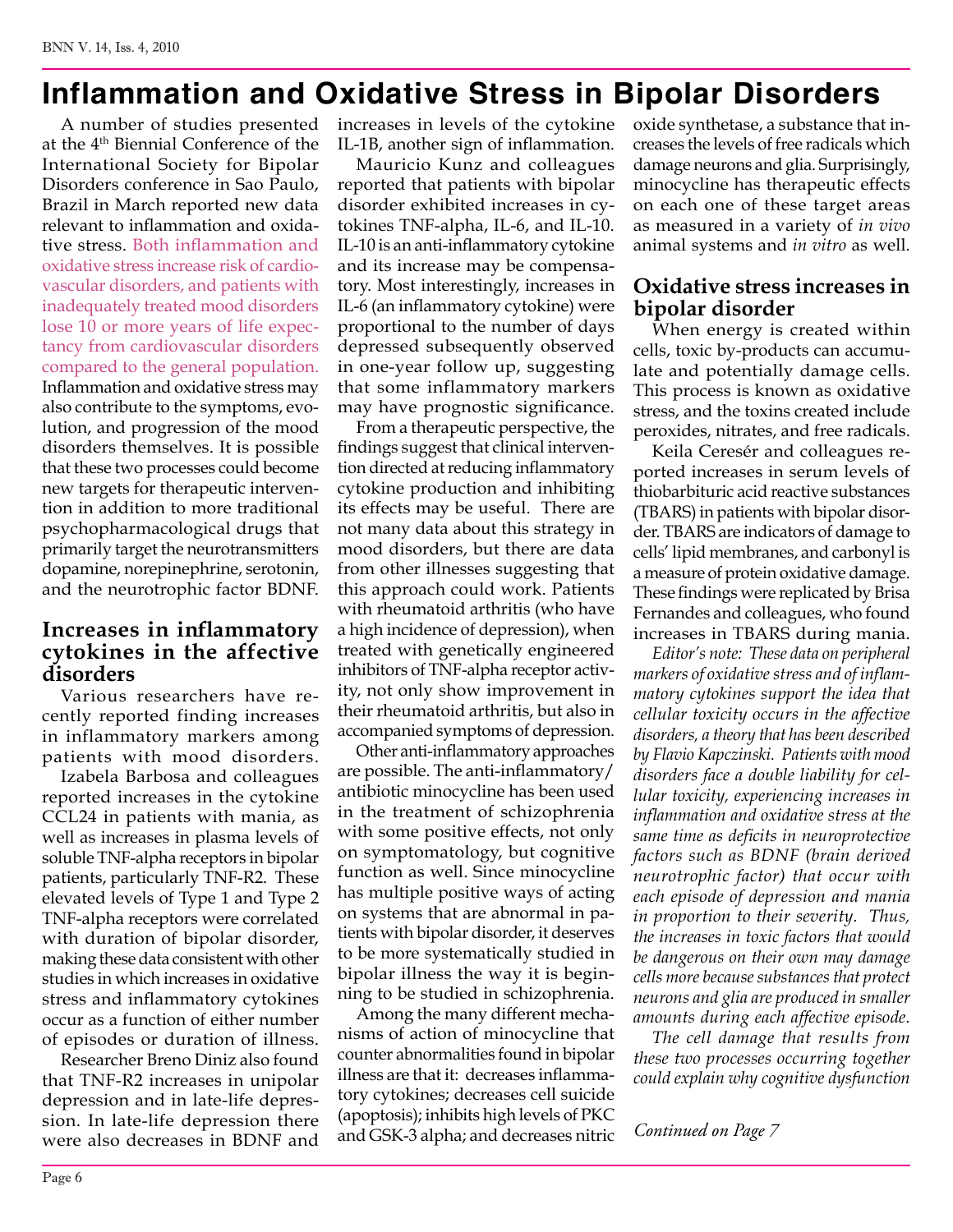# **Inflammation and Oxidative Stress in Bipolar Disorders**

#### *Continued from Page 6*

*increases as a function of the number of affective episodes experienced.*

### **Brain-derived Neurotrophic Factor**

There were several findings about BDNF at the Conference of the International Society of Bipolar Disorders. BDNF is a substance that is necessary for long-term learning and memory, neural and glial cell health and survival, and for neurogenesis (the production of new neurons for the hippocampus that occurs throughout life).

Brisa Fernandes et al. reported that in a study of bipolar patients, BDNF decreased as a function of duration of illness, suggesting that with long-term illness and many recurrences, BDNF may eventually fail to normalize between episodes.

Marcia Kauer-Sant'Anna et al. reported that BDNF measured in blood decreases with aging, and does so more profoundly in women than in men.

Ronald Duman and colleagues reported that another neurotrophic factor, vascular endothelial growth factor (VEGF), like BDNF, decreases with episodes of affective illness and may be another important loss of neuroprotection that occurs in the mood disorders.

Antidepressants increase the low levels of BDNF and VEGF found in depressed patients.

Fernandes and colleagues reported that in contrast to the low levels of BDNF and VEGF found during depression, another neurotrophin, NT3, increases in both mania and depression. In animal models of stress, while BDNF decreases in the hippocampus, NT3 increases in the brainstem areas where norepinephrine cell bodies are located (the locus coeruleus), and may be a mechanism for increasing long-lasting anxiety responses to places and cues that signal danger. Whether the NT3 increases represent a compensatory

alteration in response to the decreases in BDNF and VEGF that occur with affective episodes, or whether the increases in NT3 are a part of the pathophysiology of the illness conveying mechanisms for increased anxiety, remains for further investigation.

*Editor's Note: As discussed in previous* BNN*s, this general pattern of episode-related increases in toxic factors (inflammation, cytokines, oxidative stress, and free-radicals) and decreases in neuroprotective factors (BDNF and VEGF) yields a plausible set of rationales for the increase in neural, glial, and somatic cell endangerment that occurs as a function of number of affective episodes.* 

*These concepts could explain why so many neuropathological findings vary as a function of number of prior episodes and, in particular, why several measures of cognition in bipolar disorder, especially in frontal lobe-based executive functioning and long-term verbal learning and memory, are inversely correlated with number of prior episodes or duration of illness.* 

Data from Lars Vedel Kessing and collaborators illustrate the importance of long-term prophylaxis and episode prevention with medications and psychotherapy. While analyzing information from the huge number of patients in the Danish Case Registry, their research group found that a history of two prior unipolar or bipolar depressions was not associated with an increased risk of dementia in old age. However, a total of four depressions doubled the risk of a diagnosis of dementia in old age, and every depression thereafter further increased that risk.

This editor has recently reviewed the substantial evidence that many types of neurobiological dysfunction correlate with either duration of illness or number of previous episodes experienced. The results are reported in *Neurotoxicity* in 2010 and involve alterations in multiple areas of brain biochemistry, structure and function. While it cannot be definitively established that the number of episodes or duration of illness are causal in producing these defects (because it is possible that some of these defects may, themselves, be productive of greater severity of illness), nonetheless, it is clinically importance to assume the relationship is causal so that it helps encourage the

*Continued on Page 8*

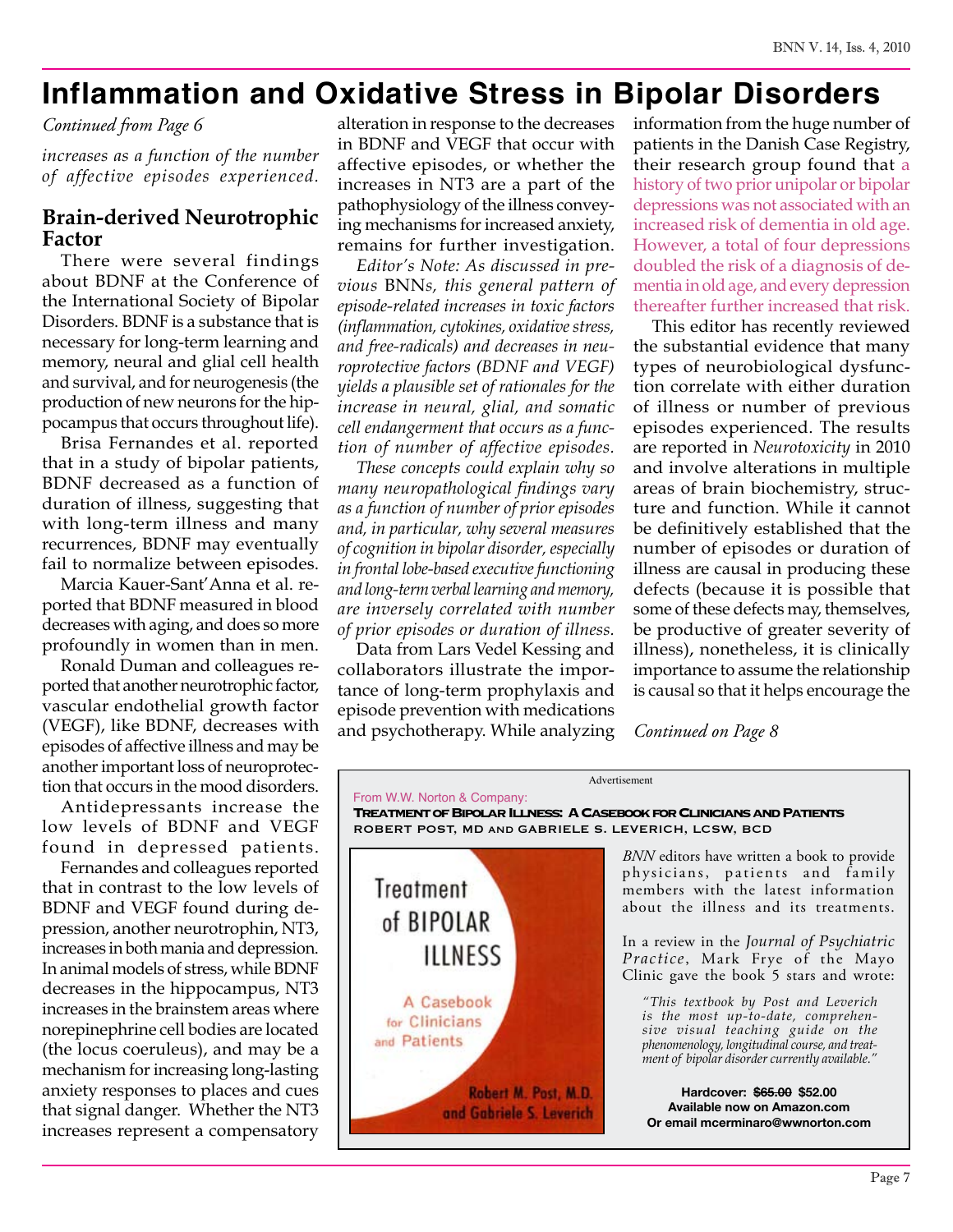# **Inflammation and Oxidative Stress in Bipolar Disorders**

#### *Continued from Page 7*

most careful and judicious prevention of recurrent episodes possible.

This approach makes clinical sense because episode prevention in and of itself is of great benefit to patients, and any other potential benefit such as preventing disease progression and the worsening of neurobiological abnormalities would then only be a further bonus. However, with the considerable evidence that each episode is, in fact, associated with oxidative stress, increases in free radicals and toxic cytokines, as well as decrements in neuroprotective factors such as BDNF, scrupulous prevention of episodes appears to take on even greater importance beyond preventing considerable morbidity and disability associated with recurrence of a manic or depressive episode.

Preventing episodes of unipolar and bipolar affective episode could also change the long-term course of illness (i.e. preventing episode sensitization and kindling-like increases in vulnerability to recurrence), as well as preserving more optimal brain function.

#### **Lithium has neuroprotective effects**

*There is a hopeful side to this story. Many treatments are neuroprotective and lower the risk of such adverse long-term outcomes. In particular, in the recurrent unipolar disorders, Yvette Sheline et al. reported that compared with patients treated with antidepressants less of the time, patients who were treated with antidepressants for more of the time did not experience hippocampal atrophy with aging. Similarly, lithium has been shown to increase hippocampal volume.*

Preliminary findings from Kessing show that patients who have been on more chronic lithium and have renewed their lithium prescriptions at least once have a lower incidence of dementia in late life compared with patients who have not been exposed to regular

lithium treatment. The bottom line from these and other studies is that not only can effective long-term prophylaxis prevent episodes of illness, but may also protect the brain and cognition.

Three studies have reported that bipolar patients treated with lithium have increases in grey matter volume in areas of the brain in which they were originally deficient and, interestingly, normal volunteers included in some of these studies did not show significant increases. Thus, it appears that lithium selectively acts on

> *Four lifetime mood episodes double the risk of late life dementia. Preventing episodes may thus protect both mood and mind.*

#### *PREVENT EPISODES, PROTECT THE BRAIN!*

areas of brain that may be deficient in patients with bipolar disorder.

Now, in addition, new data from Brenda MacQueen of the University of Calgary shows that short-term treatment with lithium significantly increases hippocampal volume in patients with bipolar disorder. These investigators also had preliminary evidence that this was associated with improvement in recollective memory function as well.

Lithium also increases levels of a marker of neuronal integrity, n-acetyl aspartate (NAA), which can be measured directly in the brains of patients using magnetic resonance spectroscopy (MRS).

These new data on increases in hippocampal volume with lithium add to the growing rationale that lithium may have neurotrophic and neuroprotective effects in both animals and in humans. In particular, lithium not only increases neurotrophic factors such as BDNF and cell survival factors such as Bcl-2, but it inhibits factors that induce cell death, including BAX and P53. It also has a variety of other actions in cells that have appeared to increase cellular viability and function. Thus, the data that lithium actually increases hippocampal volume in patients with bipolar disorder provides further rationale for extended use of this compound in patients with the disorder.

This is particularly important for patients in the U.S., where new prescriptions for valproate have actually exceeded those of lithium. In a recent study in Europe, there were indications that both lithium and the lithium/valproate combination led to much better long-term outcomes than treatment with valproate alone (see *BNN* Issue 3 from 2009). In addition, studies of lithium have produced the best data for an anti-suicide effect in patients with bipolar disorder. This finding is crucial because some 25-50% of patients with the disorder make a serious suicide attempt during their course of illness, and some 10-15% of patients with this illness die via suicide.

The data about neuroprotective effects of lithium and other medications is important information for patients to be aware of while making choices about maintaining long-term treatment. Discontinuing effective treatment places the patient at high risk for relapse, and can potentially lead to further types of brain dysfunction. Patients get good information about the nature of the side-effects profiles of the various treatments most widely used for bipolar illness, but often fail to get the message that some of the treatments may also have direct neurochemical benefits and may help protect the brain. In addition to lithium, drugs used in the treatment of bipolar illness that also increase BDNF include valproate (Depakote), carbamazepine (Tegretol/ Equetro), lamotrigine (Lamictal), the atypical antipsychotic quetiapine (Seroquel), and omega-3 fatty acids.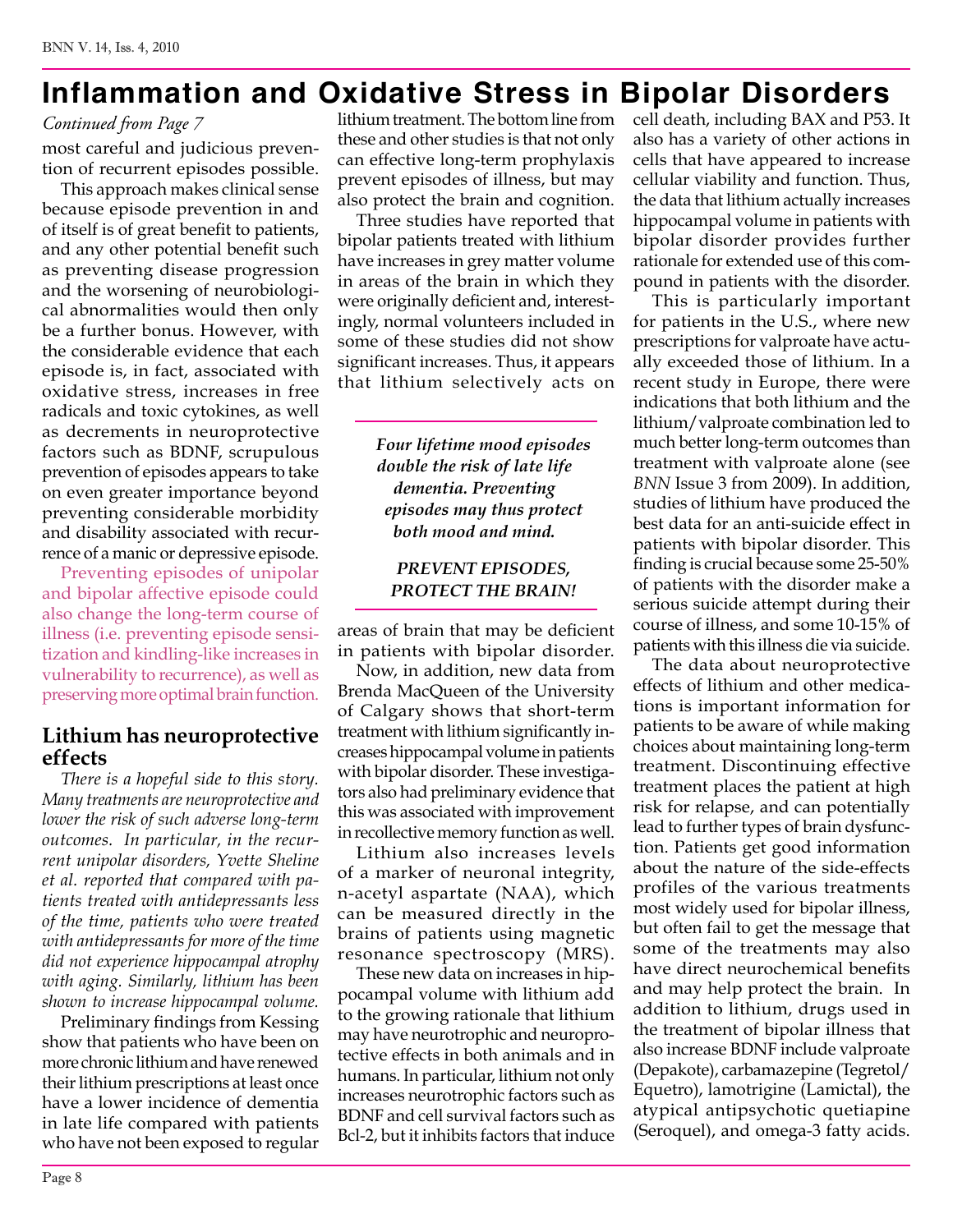### **Psychotherapy & Psychoeducational Approaches, Long-Term Psychopharmacology, and Combination Therapy All Play a Role in Preventing Recurrent Mood Episodes**

### **Psychotherapeutic and Psychoeducational Approaches Are Critical**

A number of studies presented at the 4th Biennial Conference of the International Society for Bipolar Disorders in Sao Paulo, Brazil in March indicated that cognitive-behavioral therapy (CBT) and individual and group psychoeducational approaches enhance both short- and long-term outcomes for patients with bipolar illness. These studies add to an already substantial literature that shows that focused psychotherapies (such as cognitive/ behavioral, interpersonal, and social rhythms therapies) and psychoeducation are superior to treatment as usual.

These therapies can provide a variety of approaches to stress management and reduction, and can enhance family and interpersonal communication. Another way these focused psychotherapeutic approaches help patients is by demonstrating the benefits of effective long-term preventive treatment and encouraging its consistent use.

Without consistent prophylactic treatment, patients are at high risk for recurrences and their multiple psychosocial and neurobiological consequences. Greater number of prior episodes is associated with an increased risk of psychosocial dysfunction, treatment resistance, cognitive dysfunction, medical comorbidities, and even dementia in old age.

### **The role of preventive psychopharmacology**

Long-term preventive psychopharmacology typically involves the mood stabilizers (lithium, valproate, carbamazepine, and lamotrigine) or an atypical antipsychotic. For example, the atypical antipsychotic quetiapine (Seroquel) is FDA-approved as an adjunct to lithium or valproate for preventing both manic and depressive episodes, which it does with a high degree of clinical and statistical significance. Moreover, there are new data that monotherapy with quetiapine also has the ability to reduce both manic and depressive episodes. Thus, quetiapine has a broad spectrum of

> *Family pscyhoeducation and other psychotherapeutic strategies are a necessary part of treatment of childhood bipolar disoder.*

efficacy; it not only treats acute episodes of mania and bipolar depression, but also prevents recurrences of both types of episodes. Virtually all of the other atypicals also have shown acute and long-term adjunctive efficacy compared with mood stabilizers used alone.

Quetiapine has also just been FDA-approved for adjunctive use in unipolar depression when patients do not achieve an adequate response on traditional unimodal antidepressants such as serotonin-selective reuptake inhibitors (SSRIs), serotonin/norepinephrine reuptake inhibitors (SNRIs), or dopamine-active agents such as bupropion. The only other atypical antipsychotic that is FDA-approved for adjunctive use in unipolar depression is aripiprazole (Abilify).

### **Complex combination therapy typically needed for long-term remission**

Treatment with only one of the effective agents noted above is often insufficient to bring bipolar patients to a complete remission and to maintain it once it is achieved. Combination therapy and at times complex combination therapies are increasingly being used to maintain a long-term remission. Some authorities in the field such as Paul Grof in Canada and Muller Oerlinghausen in Germany continue to emphasize the use of monotherapy, particularly lithium monotherapy, in the treatment of bipolar patients. However, in the US, multiple investigators and academic institutions have found that monotherapy with lithium or other agents is rarely sufficient to achieve the desired goals, and combinations of mood stabilizers and/or atypical antipsychotics are often needed to achieve adequate treatment outcomes.

In the Bipolar Collaborative Network, we found that an average of three medications and 1.5 years of treatment revisions were required in order to achieve excellent mood stabilization for at least six months in outpatients who entered the Network in an ill state. While lithium and valproate were the agents most often associated with these successful long-term treatment regimens, other mood stabilizers, atypical antipsychotics, adjunctive antidepressants, and thyroid augmentation were often used as well. The need for complicated treatment regimens is further driven by the high degrees of Axis I comorbidities that very often accompany bipolar disorder, such as anxiety disorders and alcohol or substance abuse. (See Table on page 10).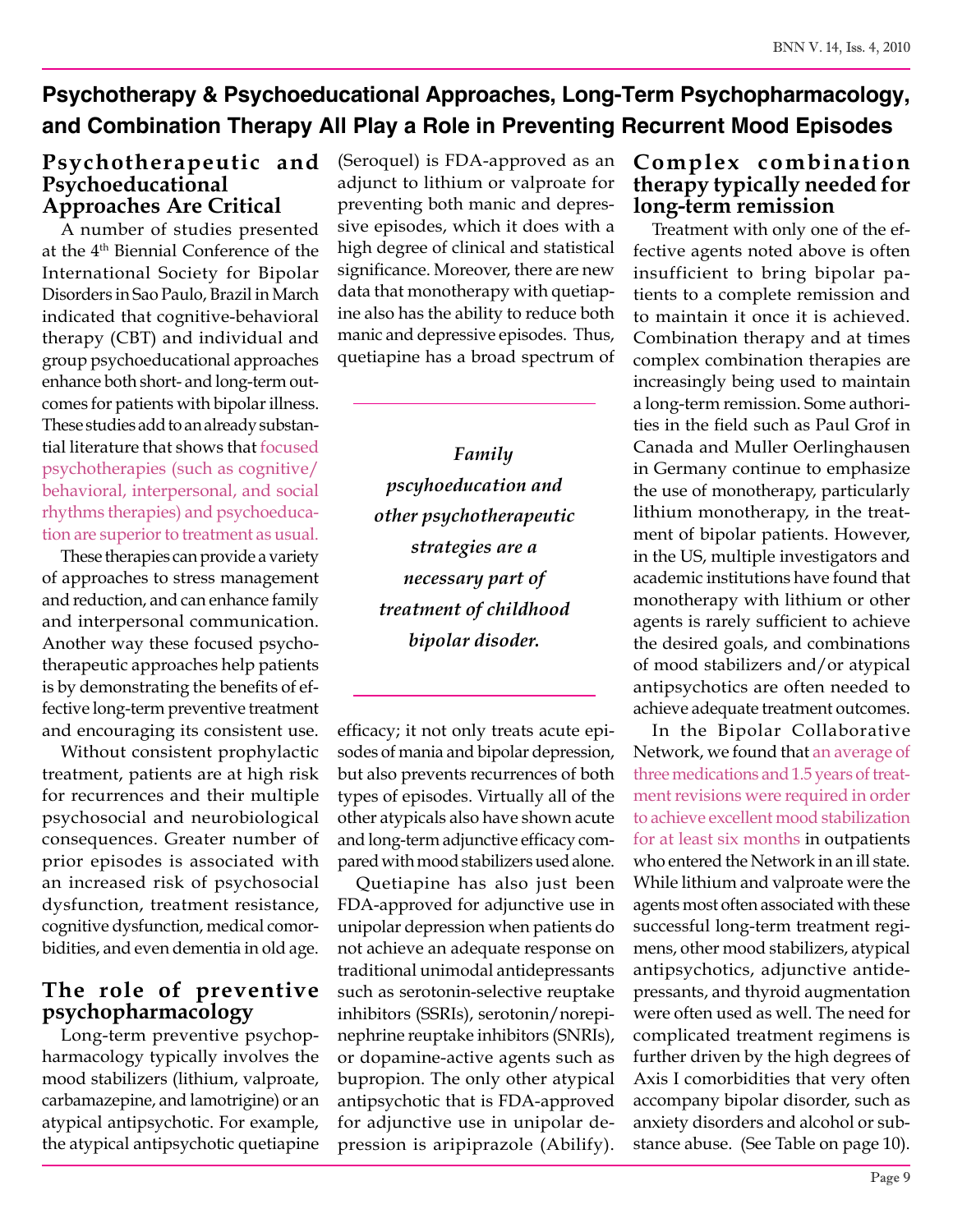# **Smoking Adds to Risks for Patients with Bipolar Disorder**

Seetal Dodd and colleagues reported at the 4<sup>th</sup> Biennial Conference of the International Society for Bipolar Disorders in Sao Paulo, Brazil in March that smoking was associated with a less successful outcome in the naturalistic treatment of bipolar patients. Smoking was also found to be a risk factor for new onset of depression, as reported in a recent article in the *New England Journal of Medicine*.

In addition to these direct effects on mental health, smoking is also a major additional risk factor for cardiovascular disease when combined with the presence of any three of the five primary risk factors that constitute the metabolic syndrome. These five factors are increased waist circumference, high blood pressure, increased cholesterol, increased triglycerides, and insulin

resistance or elevated fasting blood glucose. Cardiovascular disease cooccurs with bipolar disorder at a high rate and is one of the major causes of decreased life expectancy in those with inadequately treated illness.

Because smoking is a powerful risk factor for comorbid illnesses such as heart attack and stroke and is itself associated with a poor clinical outcome in the treatment of bipolar disorder, every effort should be made to help patients with smoking cessation.

### **Pharmacological treatment for assisting smoking cessation**

In addition to nicotine chewing gum, patches and related products, bupropion, a drug with one of the best antidepressant profiles in bipolar patients because it does not seem to

induce switches into mania, may also be helpful in smoking cessation.

A new option may also be emerging. Mark Frye and colleagues at the Mayo Clinic have been studying varenicline, a drug that stimulates a nicotine receptor subunit in the brain. The initial open study of this drug in patients with bipolar disorder found that it was generally well tolerated and effective. However, another study indicated varenicline may cause the new onset of aggressive thoughts. See Varenicline article on page 11.

*Editors note: In light of the substantial incidence of smoking in patients with bipolar disorder and smoking's deleterious effects on medical and psychiatric outcome, further study of optimal approaches to smoking cessation in those with bipolar disorder is indicated.* 

### Adjuncts of Potential Utility in the Treatment of Common Comorbidities of Bipolar Disorder

(Note: All are Off-Label for Bipolar Disorder Patients)

|                       | <b>TOP</b> | ZON     | <b>Bupropion</b> | <b>NAC</b> | Modafinil |
|-----------------------|------------|---------|------------------|------------|-----------|
| <b>Weight Gain</b>    | $+ +$      | $++$    |                  |            | b         |
| <b>Bulimia</b>        | $+ + +$    | $+ + +$ |                  |            |           |
| Alcohol               | $+ +$      | $+ + +$ |                  | $(+ + )$   | b         |
| <b>Cigarettes</b>     |            |         | $***$            |            |           |
| Cocaine               | $+ + +$    |         |                  | $++$       | $+ + +$   |
| <b>PTSD</b>           | ⊬          |         |                  |            |           |
| <b>Depressed Mood</b> |            |         | $++$             | $++$       | $+ +$     |
| Manic Mood            |            |         | <b>F-</b>        |            | d.n.w.    |

TOP = Topiramate (Topamax); ZON = Zonisamide (Zonegran); Bupropion (Wellbutrin); NAC = N-Acetyl cysteine; Modafinil (Provigil)

+++ = Placebo controlled data in the primary disorder or condition;

++ = substantial evidence;

 $+$  = some evidence;  $+$  = ambiguous data; 0 = no evidence;

- = negative study; - - = may worsen; d.n.w. = did not worsen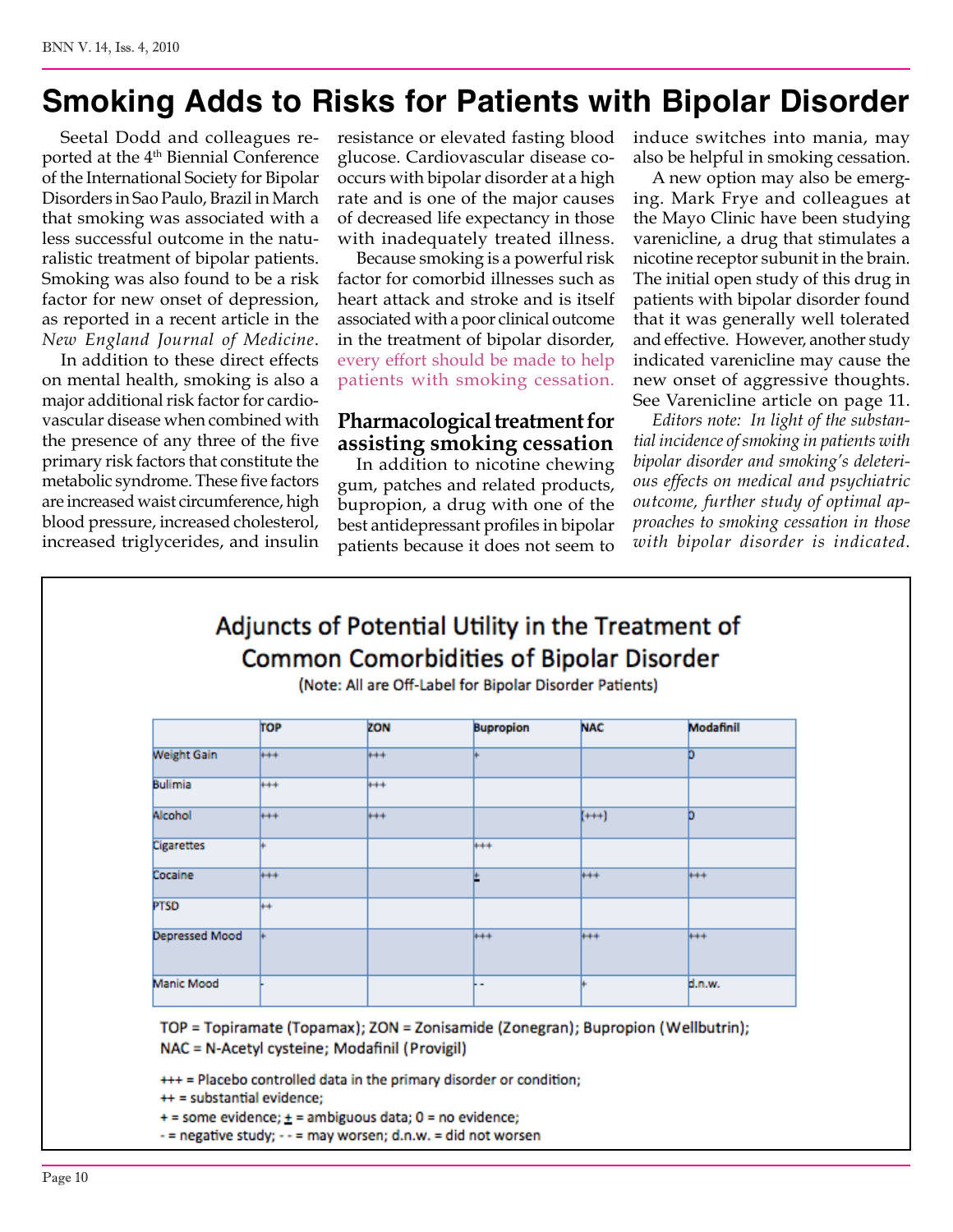### Low-Dose Thyroid (T<sub>3</sub>) Augmentation Can Help Depression; High Dose T<sub>4</sub> Effective for Women with Treatment-Resistant BP Illness

Low dose thyroid replacement treatment with  $\text{T}_{\scriptscriptstyle{3}}$  (Cytomel) (25-37.5 µg) is typically recommended for acute antidepressant augmentation in unipolar and bipolar depression. This is a benign approach with few side effects and works even in those with normal thyroid function at baseline.

There is also a modicum of data supporting use of relatively high (supraphysiological) doses of  $T_4$ (Synthroid) late in the treatment of highly treatment-resistant patients with unipolar and bipolar disorder. These supra-physiological doses of  $T_4$  typically ranged from 300-500 µg/day, producing a free thyroxine index of 150% of normal. This is usually moderately well tolerated, although minor degrees of sweating, tachycardia (fast heartbeat), and other signs of hyperthyroidism can accompany this regimen. If this approach is employed, it is particularly

#### **Thoughts and Acts of Aggression/Violence Toward Others Reported in Association with Varenicline**

Moore TJ, Glenmullen J, Furberg CD. *Annals of Pharmacotherapy*. 2010 Sep; 44(9): 1389-94.

Institute for Safe Medication Practices, Horsham, PA.

ABSTRACT

BACKGROUND: Thoughts and acts of aggression/violence toward others have been reported in postmarketing surveillance of varenicline, an aid to smoking cessation.

OBJECTIVE: To identify the common characteristics of these thoughts and acts of aggression/violence toward others and assess the likely relationship to varenicline treatment.

METHODS: We obtained 78 adverse event reports from the Food and Drug Administration MedWatch database containing medical terms describing possible acts or thoughts of aggression/violence; 4 additional cases were reported in clinical trials, and 3 others came from the published literature. We used psychiatric diagnostic criteria and an adverse event causality assessment tool to identify 26 case reports for study.

RESULTS: The selected cases described 10 events with assault, 9 cases of homicidal ideation, and 7 cases of other thoughts or acts of aggression/

violence. The most frequent common characteristics were (1) inexplicable and unprovoked event, (2) the victim was anyone nearby, (3) no indication of a prior history of similar behavior in the patient, and (4) early onset of psychiatric adverse effects, often before stopping smoking. Where dechallenge/rechallenge information was available, psychiatric adverse effects resolved in 13/14 (93%) cases after discontinuation.

CONCLUSIONS: The clear temporal relationship, lack of prior history of this behavior, and unusual nature of these events strengthens the accumulating scientific evidence that varenicline is associated with thoughts and acts of aggression/ violence. **We recommend that physicians and pharmacists ensure that all patients are informed of possible psychiatric symptoms of varenicline, including violent and aggressive thoughts.** All patients should be advised to contact a healthcare provider immediately if these symptoms occur and varenicline should be discontinued without delay.

important to increase the dose of  $T_A$ (Synthroid) very slowly because of its relatively long half-life—about 12 days. (That is, if a patient takes a high dose of  $T_4$  and then stops their medication completely, 12 days later blood levels will only have decreased to half of what they originally were.)

At the 4th Biennial Conference of the International Society for Bipolar Disorders in Sao Paulo, Brazil in March, Mike Bauer presented new data from a randomized placebocontrolled study of supraphysiologic  $T_4$  compared with placebo in bipolar patients. In this study, he increased the dose by 100 µg/week toward a target dose of 300 µg/day. There was no overall statistical significance of this high dose thyroid regimen compared with placebo in the group as a whole, but the results were highly statistically significant in women treated with this strategy. Earlier studies of low dose  $\mathrm{T}_3$  augmentation also suggested that women were more responsive to thyroid augmentation strategies than men.

Thus, in the face of inadequate treatment responses to complex combination strategies, it appears that, for the first time, there are double-blind, placebo-controlled data supporting the use of supraphysiological doses of thyroid in women whereas, heretofore, the only evidence of efficacy of this approach existed in small case series studied across institutions in the U.S. and Europe.